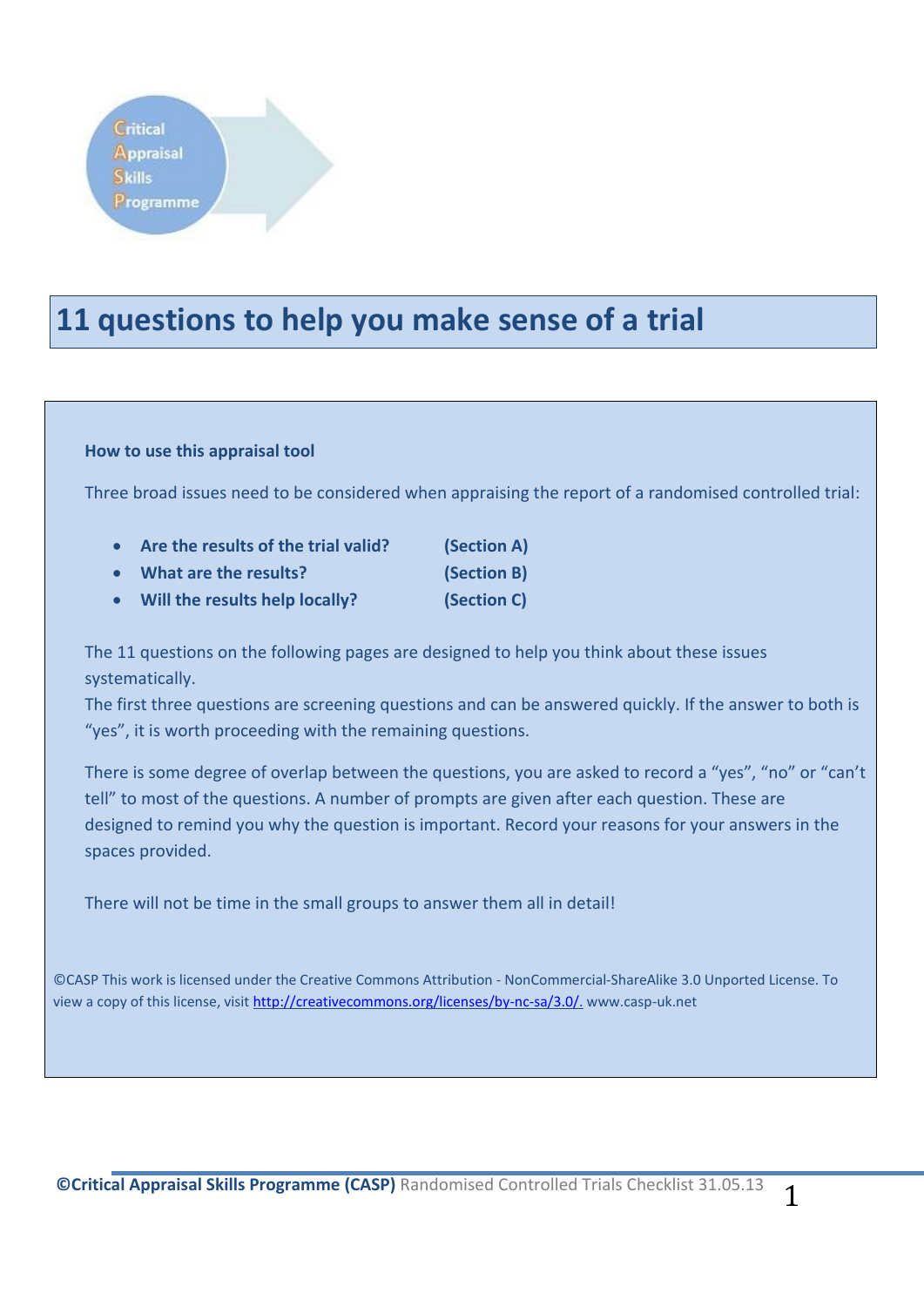# **(A) Are the results of the review valid?**

### **Screening Questions**

**1. Did the trial address a clearly focused issue?**  $\Box$  **Yes**  $\Box$  **Can't tell**  $\Box$  **No** HINT: An issue can be 'focused' In terms of • The population studied • The intervention given • The comparator given • The outcomes considered **2. Was the assignment of patients to treatments Yes Can't tell No randomised?**  HINT: Consider • How was this carried out? Was the allocation sequence concealed from researchers and patients?

## **3. Were all of the patients who entered Yes Can't tell No the trial properly accounted for at its conclusion?**

HINT: Consider

- Was the trial stopped early?
- Were patients analysed in the groups to which they were randomised?

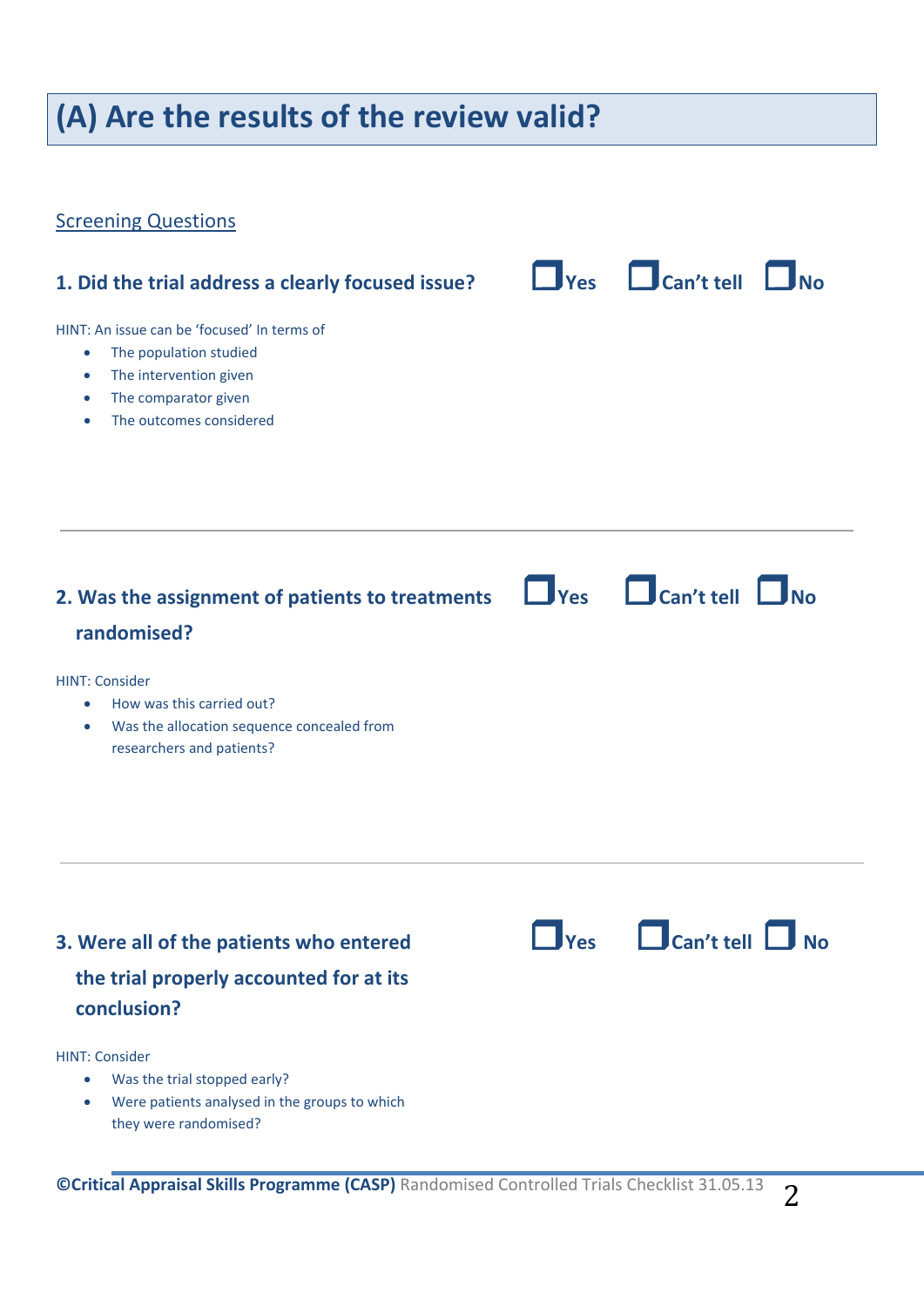# **5. Were the groups similar at the start of the trial? Yes Can't tell No** HINT: Look at Other factors that might affect the outcome such as age, sex, social class



HINT: Think about

• Patients?

Detailed questions

- Health workers?
- Study personnel?

**Is it worth continuing?** 

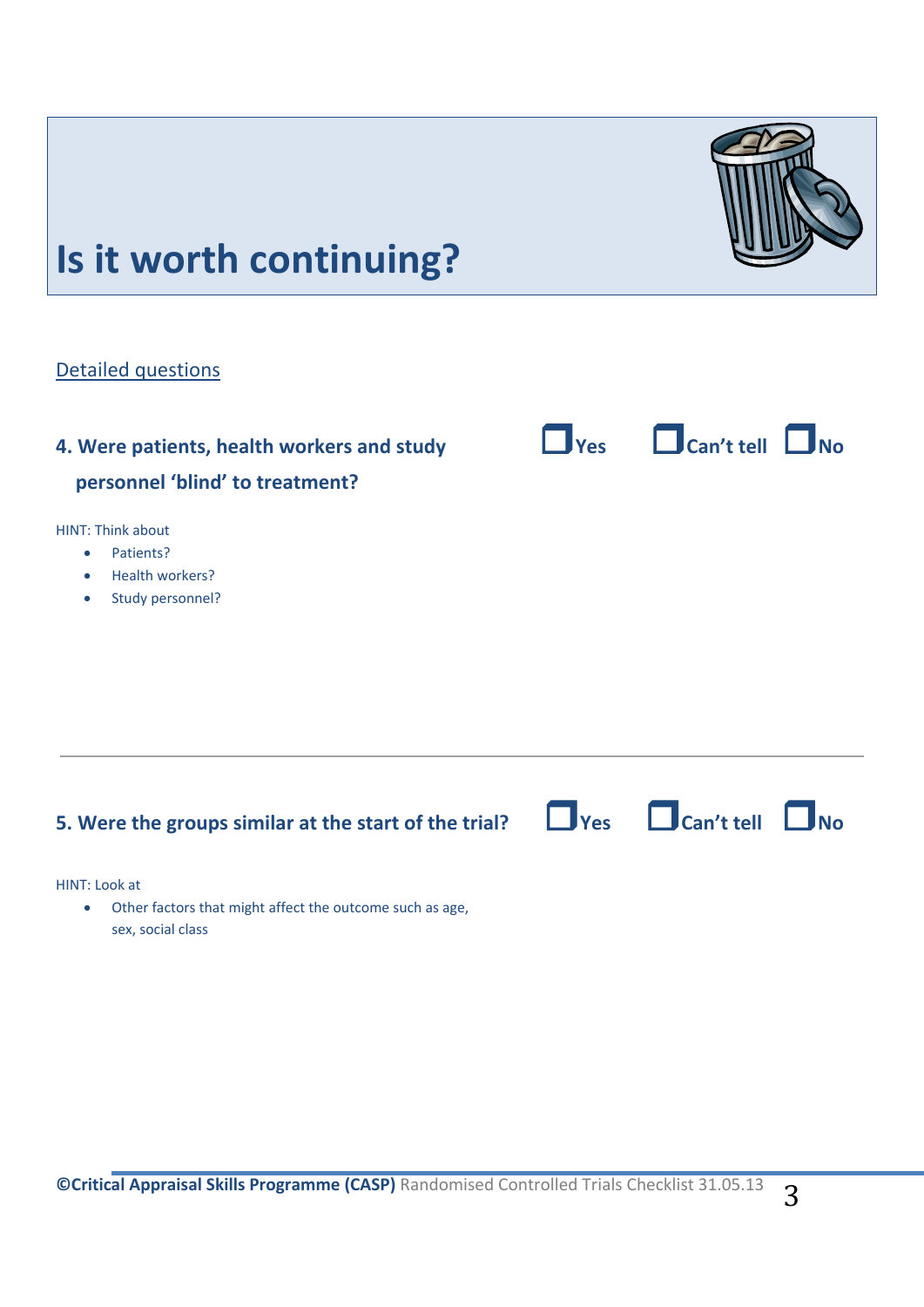**6. Aside from the experimental intervention, Yes Can't tell No were the groups treated equally?** 





# **(B) What are the results?**

### **7. How large was the treatment effect?**

HINT: Consider

- What outcomes were measured?
- Is the primary outcome clearly specified?
- What results were found for each outcome?

### **8. How precise was the estimate of the treatment effect?**

HINT: Consider

What are the confidence limits?